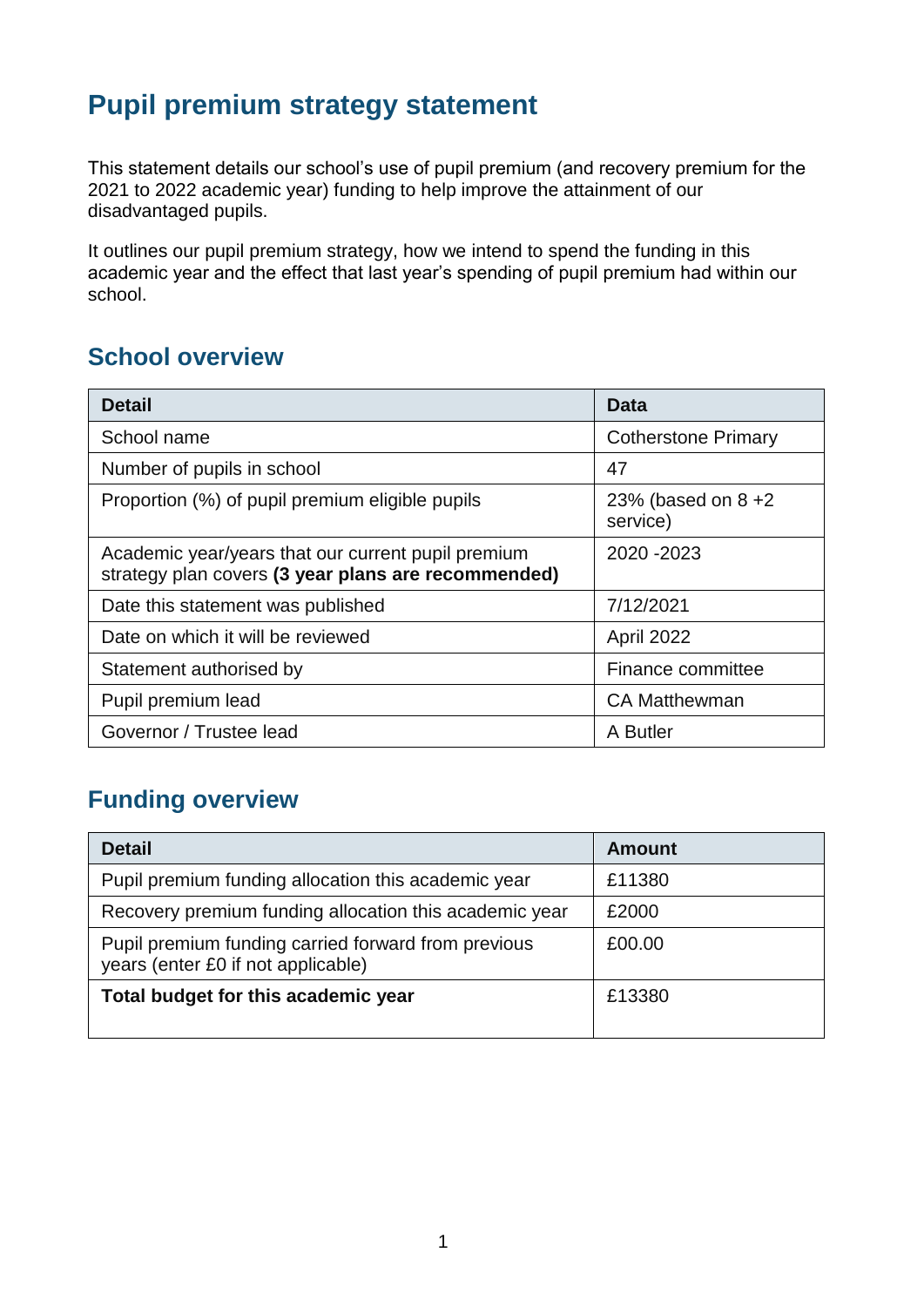# **Part A: Pupil premium strategy plan**

### **Statement of intent**

Our intention is that all of our children reach at least expected standards and children with an additional need make the best progress possible.

Quality first teaching supports our children to be the best they can be. Our pupil premium is used to close gaps, to improve attainment and to allow all our children including our disadvantaged children to make progress regardless of their starting points. As a small school, we know our children well and can identify individual need and act upon it promptly to ensure that learning is effective for all our children. We embrace research and are willing to learn and adapt to improve further our practice working with the LA and other agencies to give equal access to education to all our pupils.

We prioritise the metal health and wellbeing of our and are proactive in our support for any SEMH issues which may impact upon learning and staff are vigilant re wellbeing and ensuring that all children feel safe and secure to continue their learning.

Covid recovery plans are tailored to individual needs and are part of a whole school approach to keeping standards high and maximising progress. All staff are committed to this outcome.

## **Challenges**

This details the key challenges to achievement that we have identified among our disadvantaged pupils.

| <b>Challenge</b><br>number | <b>Detail of challenge</b>                                                                                                                                     |
|----------------------------|----------------------------------------------------------------------------------------------------------------------------------------------------------------|
|                            | Some children arrive in school with very poor language skills.                                                                                                 |
| $\mathcal{P}$              | For some families, the cost of the school day is high and this can lead to<br>difficulties accessing extended services and provision and attendance<br>issues. |
| 3                          | Some children do not read/are not read to at home and have poor skills.                                                                                        |
|                            | Home circumstances have resulted in gaps and differences in<br>engagement with learning during Covid lockdown.                                                 |

#### **Intended outcomes**

This explains the outcomes we are aiming for **by the end of our current strategy plan**, and how we will measure whether they have been achieved.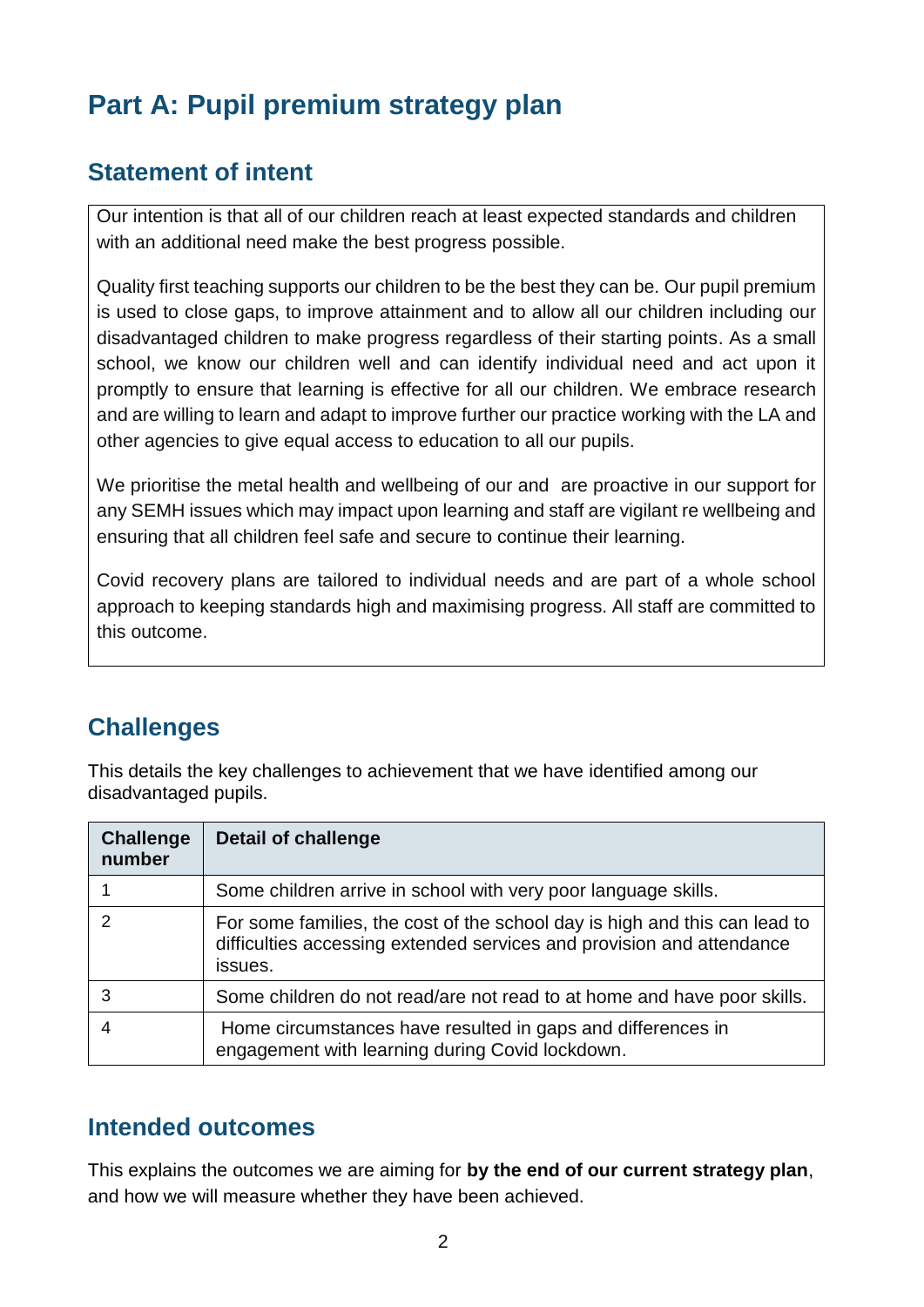| <b>Intended outcome</b>                                                                                                                                                                                                                                             | <b>Success criteria</b>                                                                                                                                                                                                                                       |
|---------------------------------------------------------------------------------------------------------------------------------------------------------------------------------------------------------------------------------------------------------------------|---------------------------------------------------------------------------------------------------------------------------------------------------------------------------------------------------------------------------------------------------------------|
| SEN children will be supported to enable good<br>progress and attainment through in class<br>support and where necessary,<br>short<br>interventions that do not result in a narrowing<br>of the curriculum. High expectations will be<br>maintained for all pupils. | SEN children will make at least good<br>progress relevant to their starting points and<br>we will make progress closing the attainment<br>gap. All children will be challenged to make<br>the best progress possible.<br>SEN specific needs will be addressed |
| All children will read at school expected age<br>related expectations                                                                                                                                                                                               | Language, phonic and reading skills will<br>improve.                                                                                                                                                                                                          |
| Children's attendance will be good and<br>disadvantaged children will participate fully in<br>school life.                                                                                                                                                          | Attendance and punctuality will improve and<br>children will take part in trips and extended<br>curriculum. A consistent focused approach<br>will be in place to encourage children to be in<br>school.                                                       |
| SEMH will be positively impacted, improving<br>ability to learn.                                                                                                                                                                                                    | Children will learn and remember more more<br>across the curriculum.                                                                                                                                                                                          |
| gaps will be addressed and any<br>Covid<br>disadvantage due to covid will be readdressed.                                                                                                                                                                           | Children will enjoy a rich and fulfilling<br>curriculum.                                                                                                                                                                                                      |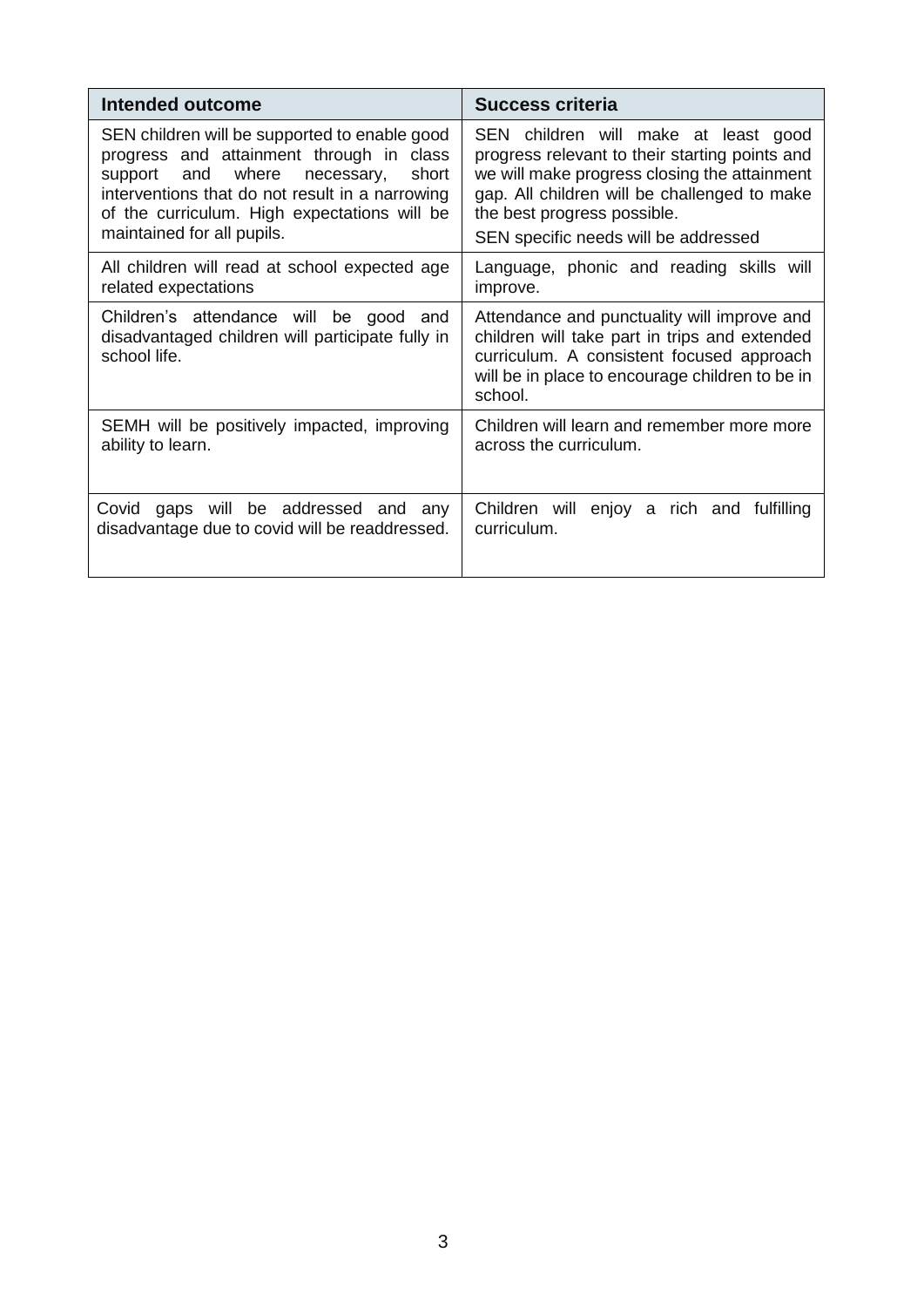### **Activity in this academic year**

This details how we intend to spend our pupil premium (and recovery premium funding) **this academic year** to address the challenges listed above.

#### **Teaching (for example, CPD, recruitment and retention)**

Budgeted cost: £2000

| <b>Activity</b>                                                                                                                                                                             | Evidence that supports this approach                                                                                                                                                                                                                                                                                                                                                                           | <b>Challenge</b><br>number(s)<br>addressed |
|---------------------------------------------------------------------------------------------------------------------------------------------------------------------------------------------|----------------------------------------------------------------------------------------------------------------------------------------------------------------------------------------------------------------------------------------------------------------------------------------------------------------------------------------------------------------------------------------------------------------|--------------------------------------------|
| Temporary teacher<br>hours to deliver catch<br>up / closing the gap<br>teaching in small<br>groups - extra hours<br>for teacher delivering<br>tutoring<br>(2.5 hours excluding<br>tutoring) | Evidence shows that small group tuition is<br>effective and, as a rule of thumb, the<br>smaller the group the better. Some studies<br>suggest that greater feedback from the<br>teacher, more sustained the engagement in<br>smaller groups, or work which is more<br>closely matched to learners' needs explains<br>this impact.<br><b>Small group tuition   EEF</b><br>(educationendowmentfoundation.org.uk) | 1, 3, 4,                                   |

#### **Targeted academic support (for example, tutoring, one-to-one support structured interventions)**

Budgeted cost: £2756

| <b>Activity</b>                                                                                                                                                                                    | <b>Evidence</b><br>that<br><b>supports</b><br>this<br>approach                                                   | <b>Challenge</b><br>number(s)<br>addressed |
|----------------------------------------------------------------------------------------------------------------------------------------------------------------------------------------------------|------------------------------------------------------------------------------------------------------------------|--------------------------------------------|
| HLTA/TA delivering small-scale interventions little and of-<br>ten to allow them to close the gaps and make accelerated<br>progress for phonics and reading/reading comprehension<br><b>skills</b> | $EEF+4$<br><b>Research for</b><br>education in-<br>spection frame-<br>work (publish-<br>ing.ser-<br>vice.gov.uk) | 1,3,4                                      |
| Early identification of speech and language needs.<br>Intervention and support for identified children through NELI<br>and Talking Dales. SEND identification and early<br>intervention            | NELI govt<br>accredited<br><b>EEF</b> identifies<br>early<br>intervention                                        | 13,4                                       |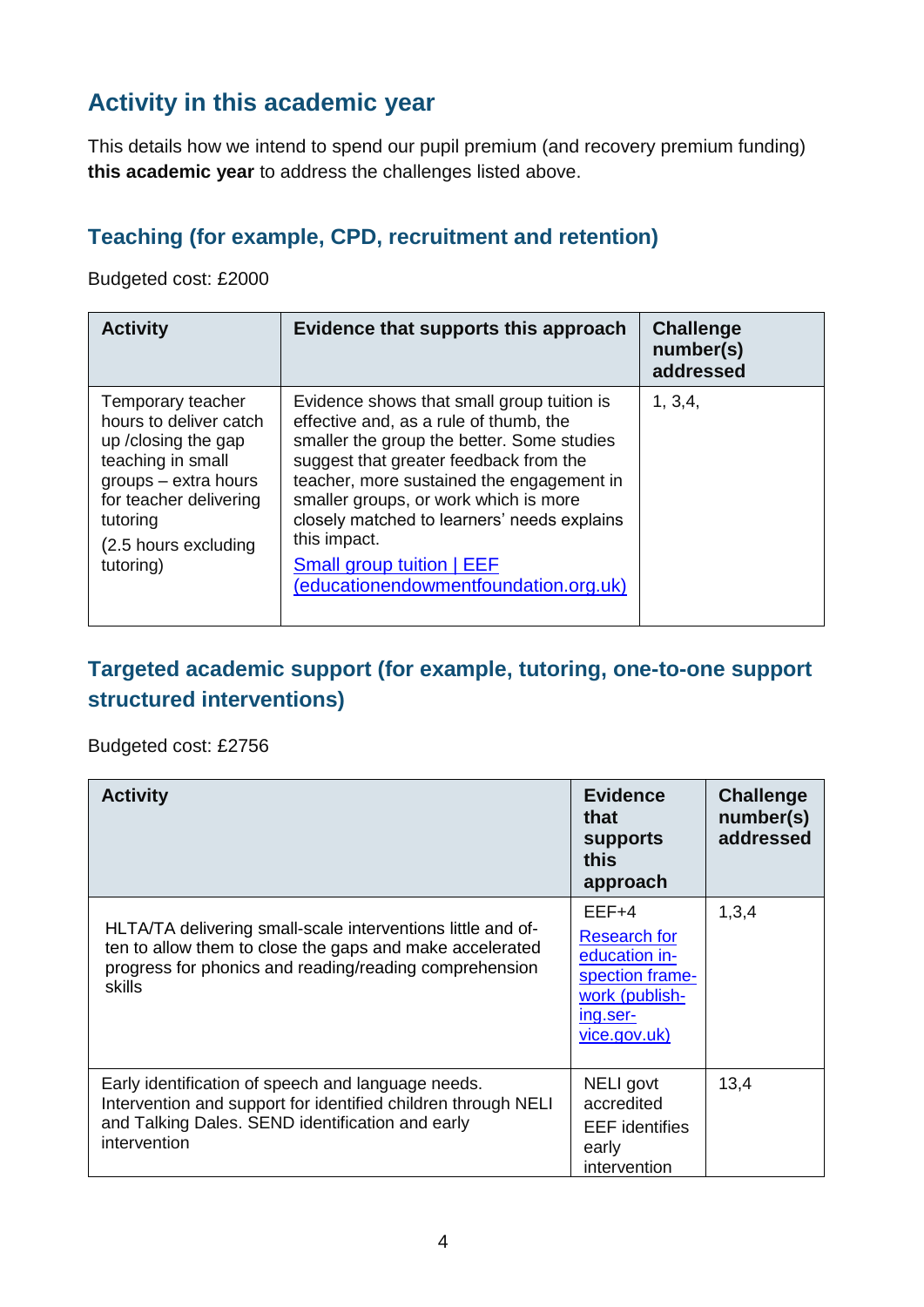|  | .<br>$\sim$<br>uu<br>.<br>paoı.<br> |  |
|--|-------------------------------------|--|
|--|-------------------------------------|--|

### **Wider strategies (for example, related to attendance, behaviour, wellbeing)**

Budgeted cost: £8624

| <b>Activity</b>                                                             | <b>Evidence that supports this</b><br>approach                    | <b>Challenge</b><br>number(s)<br>addressed |
|-----------------------------------------------------------------------------|-------------------------------------------------------------------|--------------------------------------------|
| Wraparound care and<br>school trips will be<br>discounted for pupil         | <b>Department for Education</b><br>(publishing.service.gov.uk) p5 | 2                                          |
| premium children.<br>Attendance will be<br>improved for certain<br>children | <b>Department for Education</b><br>(publishing.service.gov.uk)    |                                            |

### **Total budgeted cost: £13380**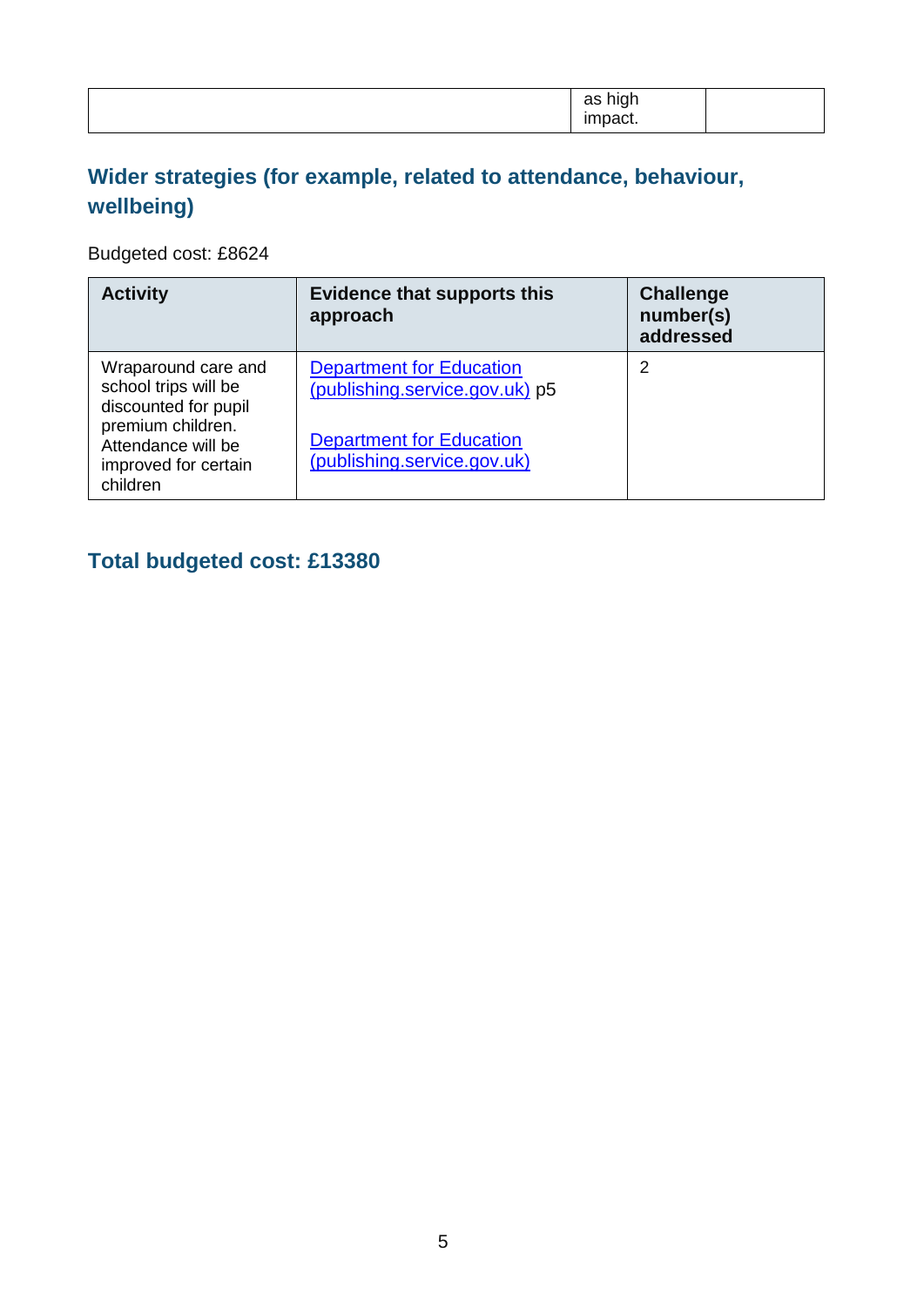## **Part B: Review of outcomes in the previous academic year**

#### **Pupil premium strategy outcomes**

Onsite and online learning engagement was high but some PP children accessed less learning than others. These children were supported by telephone calls and one to one teams which subsequently increased engagement and helped with closing the gap.

Savings from wrap around care were redirected by increasing TA and HLTA support for those children who were in school and those children who accessed online learning.(Additional TA hours) Consequently, our records show that pupil premium and disadvantaged children made better progress than they would have otherwise done without intervention. Engagement with external services continued via Teams and some children were given extra support. Online small group work for phonics took place and one to one reading and reading support were supplied by the HLTA and Tas.

#### **Externally provided programmes**

| Programme                           | <b>Provider</b>         |
|-------------------------------------|-------------------------|
| <b>RWI KS2 Spelling</b>             | <b>OUP</b>              |
| Twinkl                              | <b>Twinkl</b>           |
| <b>White Rose Premium</b>           | <b>White Rose</b>       |
| Access to schemes of work, guidance | <b>PSHE Association</b> |
| Lexia Phonics, spelling and grammar | Lexia                   |
|                                     |                         |